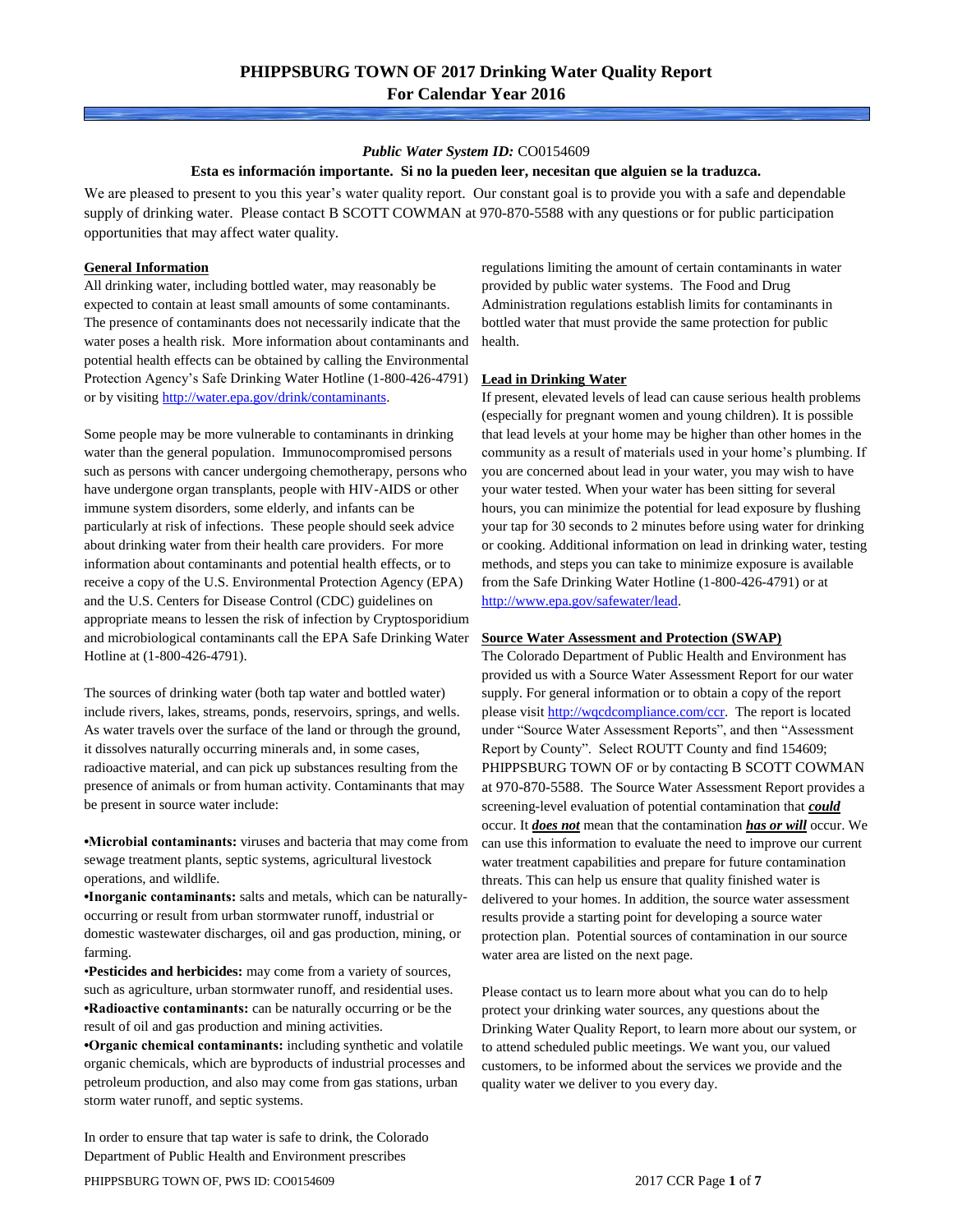## **Our Water Sources**

| <b>Source</b>                         | <b>Source Type</b> | <b>Water Type</b>                | <b>Potential Source(s) of Contamination</b> |
|---------------------------------------|--------------------|----------------------------------|---------------------------------------------|
| <b>INFILTRATION</b><br><b>GALLERY</b> | Well               | Groundwater UDI Surface<br>Water |                                             |

## **Terms and Abbreviations**

- **Maximum Contaminant Level (MCL)** − The highest level of a contaminant allowed in drinking water.
- **Treatment Technique (TT)** − A required process intended to reduce the level of a contaminant in drinking water.
- **Health-Based** − A violation of either a MCL or TT.
- **Non-Health-Based** − A violation that is not a MCL or TT.
- **Action Level (AL)** − The concentration of a contaminant which, if exceeded, triggers treatment and other regulatory requirements.
- **Maximum Residual Disinfectant Level (MRDL)** − The highest level of a disinfectant allowed in drinking water. There is convincing evidence that addition of a disinfectant is necessary for control of microbial contaminants.
- **Maximum Contaminant Level Goal (MCLG)** − The level of a contaminant in drinking water below which there is no known or expected risk to health. MCLGs allow for a margin of safety.
- **Maximum Residual Disinfectant Level Goal (MRDLG)** − The level of a drinking water disinfectant, below which there is no known or expected risk to health. MRDLGs do not reflect the benefits of the use of disinfectants to control microbial contaminants.
- **Violation (No Abbreviation)** − Failure to meet a Colorado Primary Drinking Water Regulation.
- **Formal Enforcement Action (No Abbreviation)** − Escalated action taken by the State (due to the risk to public health, or number or severity of violations) to bring a non-compliant water system back into compliance.
- **Variance and Exemptions (V/E)** − Department permission not to meet a MCL or treatment technique under certain conditions.
- **Gross Alpha (No Abbreviation)** − Gross alpha particle activity compliance value. It includes radium-226, but excludes radon 222, and uranium.
- **Picocuries per liter (pCi/L)** − Measure of the radioactivity in water.
- **Nephelometric Turbidity Unit (NTU)** − Measure of the clarity or cloudiness of water. Turbidity in excess of 5 NTU is just noticeable to the typical person.
- **Compliance Value (No Abbreviation)** Single or calculated value used to determine if regulatory contaminant level (e.g. MCL) is met. Examples of calculated values are the  $90<sup>th</sup>$  Percentile, Running Annual Average (RAA) and Locational Running Annual Average (LRAA).
- **Average (x-bar)** − Typical value.
- **Range (R)**  $-$  Lowest value to the highest value.
- **Sample Size (n)** − Number or count of values (i.e. number of water samples collected).
- **Parts per million = Milligrams per liter (ppm = mg/L)** − One part per million corresponds to one minute in two years or a single penny in \$10,000.
- **Parts per billion = Micrograms per liter (ppb = ug/L)** − One part per billion corresponds to one minute in 2,000 years, or a single penny in \$10,000,000.
- **Not Applicable (N/A)** Does not apply or not available.
- **Level 1 Assessment** A study of the water system to identify potential problems and determine (if possible) why total coliform bacteria have been found in our water system.
- **Level 2 Assessment** A very detailed study of the water system to identify potential problems and determine (if possible) why an E. coli MCL violation has occurred and/or why total coliform bacteria have been found in our water system on multiple occasions.

### **Detected Contaminants**

PHIPPSBURG TOWN OF routinely monitors for contaminants in your drinking water according to Federal and State laws. The following table(s) show all detections found in the period of January 1 to December 31, 2016 unless otherwise noted. The State of Colorado requires us to monitor for certain contaminants less than once per year because the concentrations of these contaminants are not expected to vary significantly from year to year, or the system is not considered vulnerable to this type of contamination.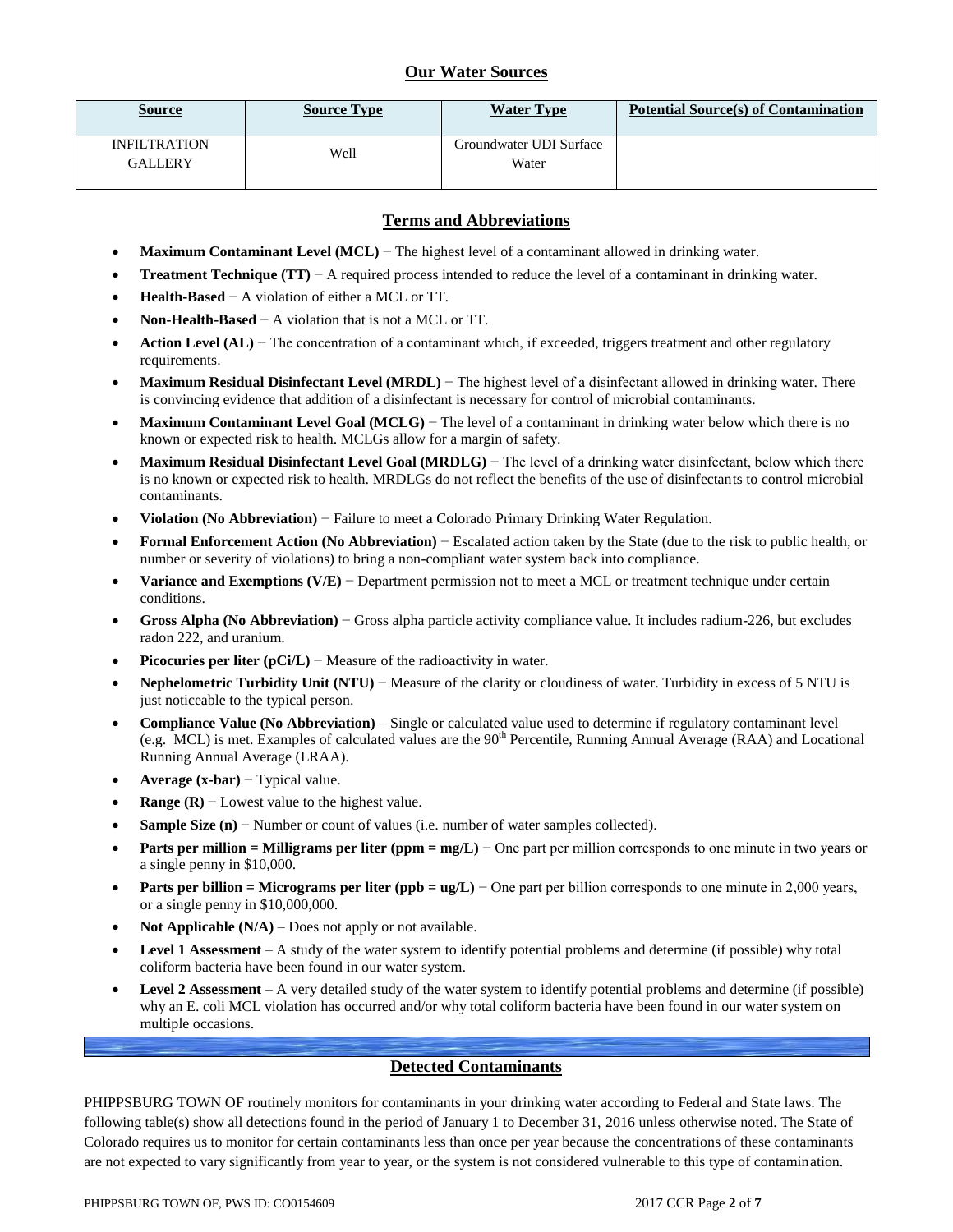Therefore, some of our data, though representative, may be more than one year old. Violations and Formal Enforcement Actions, if any, are reported in the next section of this report.

**Note:** Only detected contaminants sampled within the last 5 years appear in this report. If no tables appear in this section then no contaminants were detected in the last round of monitoring.

|                                   | Disinfectants Sampled in the Distribution System<br><b>TT Requirement:</b> At least 95% of samples per period (month or quarter) must be at least 0.2 ppm $OR$<br>If sample size is less than 40 no more than 1 sample is below 0.2 ppm<br><b>Typical Sources:</b> Water additive used to control microbes |                                                                     |                                                |                              |                        |             |  |  |  |  |
|-----------------------------------|------------------------------------------------------------------------------------------------------------------------------------------------------------------------------------------------------------------------------------------------------------------------------------------------------------|---------------------------------------------------------------------|------------------------------------------------|------------------------------|------------------------|-------------|--|--|--|--|
| <b>Contaminant</b><br><b>Name</b> | <b>Time Period</b>                                                                                                                                                                                                                                                                                         | <b>Results</b>                                                      | <b>Number of Samples</b><br><b>Below Level</b> | <b>Sample</b><br><b>Size</b> | <b>TT</b><br>Violation | <b>MRDL</b> |  |  |  |  |
| Chlorine                          | December, 2016                                                                                                                                                                                                                                                                                             | Lowest period percentage of samples<br>meeting TT requirement: 100% | $\mathbf{0}$                                   |                              | No                     | $4.0$ ppm   |  |  |  |  |

|                            |                                |                                |                              |                                  | Lead and Copper Sampled in the Distribution System |                                              |                                                           |                                                                               |
|----------------------------|--------------------------------|--------------------------------|------------------------------|----------------------------------|----------------------------------------------------|----------------------------------------------|-----------------------------------------------------------|-------------------------------------------------------------------------------|
| Contaminant<br><b>Name</b> | <b>Time</b><br><b>Period</b>   | 90 <sup>th</sup><br>Percentile | <b>Sample</b><br><b>Size</b> | <b>Unit of</b><br><b>Measure</b> | 90 <sup>th</sup><br><b>Percentile</b><br>AL        | <b>Sample</b><br><b>Sites</b><br>Above<br>AL | 90 <sup>th</sup><br>Percentile<br>AI<br><b>Exceedance</b> | <b>Typical Sources</b>                                                        |
| Copper                     | 06/15/2016<br>to<br>06/24/2016 | 1.8                            | 10                           | ppm                              | 1.3                                                | 5                                            | Yes                                                       | Corrosion of<br>household plumbing<br>systems; Erosion of<br>natural deposits |
| Lead                       | 11/09/2016<br>to<br>11/15/2016 | 0.6                            | 10                           | ppb                              | 15                                                 | $\overline{0}$                               | N <sub>o</sub>                                            | Corrosion of<br>household plumbing<br>systems; Erosion of<br>natural deposits |
| Copper                     | 11/09/2016<br>to<br>11/15/2016 | 1.2                            | 10                           | ppm                              | 1.3                                                | $\Omega$                                     | N <sub>o</sub>                                            | Corrosion of<br>household plumbing<br>systems; Erosion of<br>natural deposits |
| Lead                       | 06/15/2016<br>to<br>06/24/2016 | 1.2                            | 10                           | ppb                              | 15                                                 | $\overline{0}$                               | N <sub>o</sub>                                            | Corrosion of<br>household plumbing<br>systems; Erosion of<br>natural deposits |

| Disinfection Byproducts Sampled in the Distribution System |      |         |                       |                              |                           |            |             |                                              |                                |                                          |  |
|------------------------------------------------------------|------|---------|-----------------------|------------------------------|---------------------------|------------|-------------|----------------------------------------------|--------------------------------|------------------------------------------|--|
| <b>Name</b>                                                | Year | Average | Range<br>$Low - High$ | <b>Sample</b><br><b>Size</b> | Unit of<br><b>Measure</b> | <b>MCL</b> | <b>MCLG</b> | <b>Highest</b><br>Compliance<br><b>Value</b> | <b>MCL</b><br><b>Violation</b> | <b>Typical</b><br><b>Sources</b>         |  |
| Total<br>Haloacetic<br>Acids                               | 2016 | 52.1    | 52.1 to 52.1          |                              | ppb                       | 60         | N/A         |                                              | N <sub>0</sub>                 | <b>Byproduct</b><br>of drinking<br>water |  |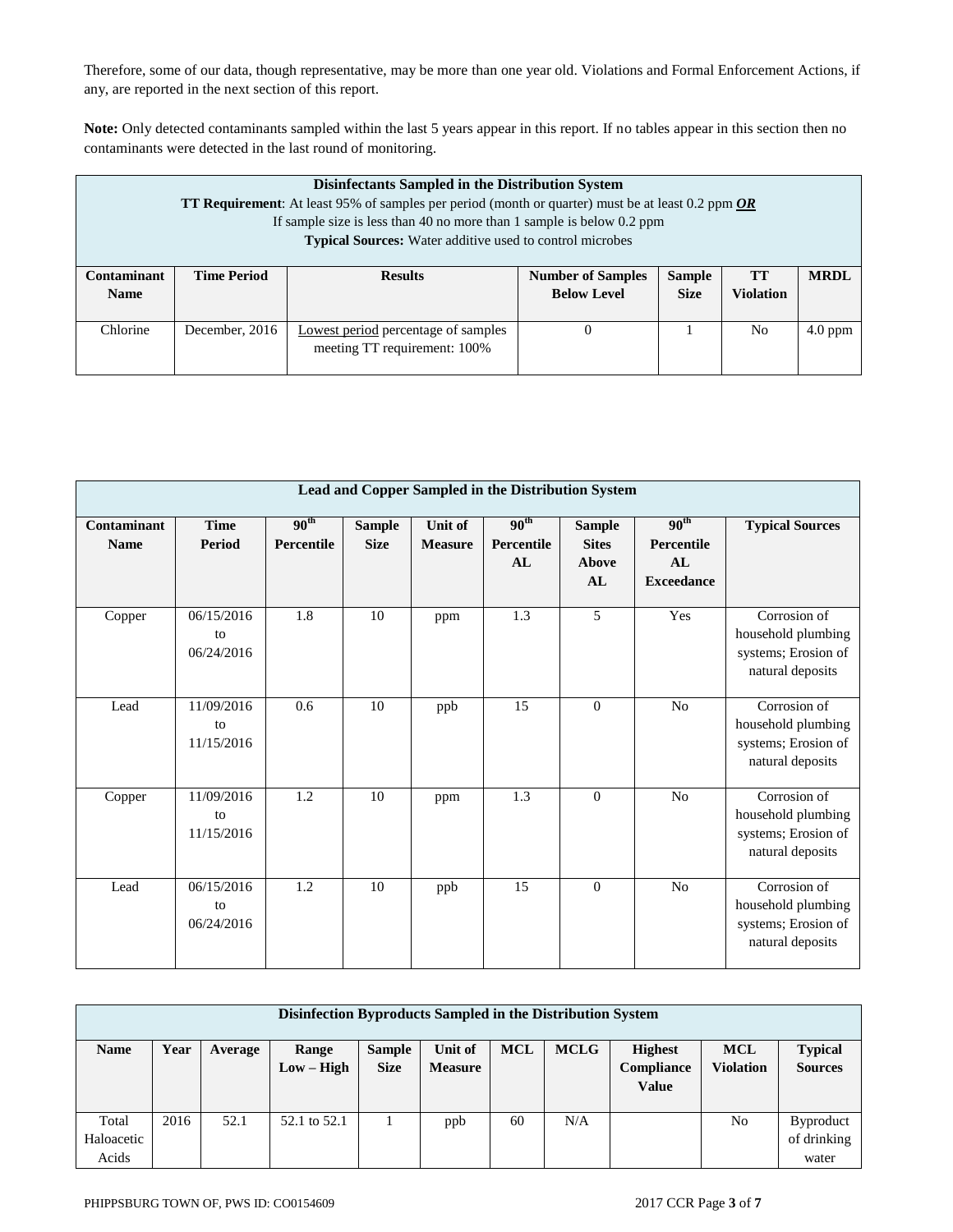| Disinfection Byproducts Sampled in the Distribution System |      |         |                       |                              |                           |            |             |                                              |                                |                                                          |  |
|------------------------------------------------------------|------|---------|-----------------------|------------------------------|---------------------------|------------|-------------|----------------------------------------------|--------------------------------|----------------------------------------------------------|--|
| <b>Name</b>                                                | Year | Average | Range<br>$Low - High$ | <b>Sample</b><br><b>Size</b> | Unit of<br><b>Measure</b> | <b>MCL</b> | <b>MCLG</b> | <b>Highest</b><br>Compliance<br><b>Value</b> | <b>MCL</b><br><b>Violation</b> | <b>Typical</b><br><b>Sources</b>                         |  |
| (HAA5)                                                     |      |         |                       |                              |                           |            |             |                                              |                                | disinfection                                             |  |
| Total<br>Trihalome<br>thanes<br>(TTHM)                     | 2016 | 28      | 28 to 28              |                              | ppb                       | 80         | N/A         |                                              | N <sub>o</sub>                 | <b>Byproduct</b><br>of drinking<br>water<br>disinfection |  |

|                         | Disinfectants Sampled at the Entry Point to the Distribution System |                                                            |                              |                                                                          |                                    |                                            |  |  |  |  |  |  |
|-------------------------|---------------------------------------------------------------------|------------------------------------------------------------|------------------------------|--------------------------------------------------------------------------|------------------------------------|--------------------------------------------|--|--|--|--|--|--|
| <b>Contaminant Name</b> | Year                                                                | Number of<br><b>Samples Above or</b><br><b>Below Level</b> | <b>Sample</b><br><b>Size</b> | <b>TT/MRDL</b><br><b>Requirement</b>                                     | <b>TT/MRDL</b><br><b>Violation</b> | <b>Typical Sources</b>                     |  |  |  |  |  |  |
| Chlorine/Chloramine     | 2016                                                                | 0                                                          | 676                          | $TT = No$ more than 4<br>hours with a sample<br>below $0.2 \text{ MG/L}$ | N <sub>0</sub>                     | Water additive used to<br>control microbes |  |  |  |  |  |  |

|                    | <b>Summary of Turbidity Sampled at the Entry Point to the Distribution System</b> |                                |                                 |                  |                |  |  |  |  |  |  |
|--------------------|-----------------------------------------------------------------------------------|--------------------------------|---------------------------------|------------------|----------------|--|--|--|--|--|--|
| <b>Contaminant</b> | <b>Sample</b>                                                                     | <b>Level Found</b>             | <b>TT Requirement</b>           | <b>TT</b>        | <b>Typical</b> |  |  |  |  |  |  |
| <b>Name</b>        | Date                                                                              |                                |                                 | <b>Violation</b> | <b>Sources</b> |  |  |  |  |  |  |
|                    |                                                                                   |                                |                                 |                  |                |  |  |  |  |  |  |
| Turbidity          | Date/Month:                                                                       | Highest single measurement:    | Maximum 5 NTU for any single    | N <sub>o</sub>   | Soil Runoff    |  |  |  |  |  |  |
|                    | Apr                                                                               | $0.53$ NTU                     | measurement                     |                  |                |  |  |  |  |  |  |
|                    |                                                                                   |                                |                                 |                  |                |  |  |  |  |  |  |
|                    |                                                                                   |                                |                                 |                  |                |  |  |  |  |  |  |
| Turbidity          | Month:                                                                            | Lowest monthly percentage of   | In any month, at least 95% of   | N <sub>o</sub>   | Soil Runoff    |  |  |  |  |  |  |
|                    | Dec                                                                               | samples meeting TT requirement | samples must be less than 1 NTU |                  |                |  |  |  |  |  |  |
|                    |                                                                                   | for our technology: 100 %      |                                 |                  |                |  |  |  |  |  |  |
|                    |                                                                                   |                                |                                 |                  |                |  |  |  |  |  |  |

| Radionuclides Sampled at the Entry Point to the Distribution System |      |         |                       |                              |                           |            |             |                                |                                |  |
|---------------------------------------------------------------------|------|---------|-----------------------|------------------------------|---------------------------|------------|-------------|--------------------------------|--------------------------------|--|
| Contaminant<br><b>Name</b>                                          | Year | Average | Range<br>$Low - High$ | <b>Sample</b><br><b>Size</b> | Unit of<br><b>Measure</b> | <b>MCL</b> | <b>MCLG</b> | <b>MCL</b><br><b>Violation</b> | <b>Typical Sources</b>         |  |
| Combined<br>Uranium                                                 | 2016 | 2.4     | 2.4 to $2.4$          |                              | ppb                       | 30         | 0           | No                             | Erosion of<br>natural deposits |  |

# **Inorganic Contaminants Sampled at the Entry Point to the Distribution System**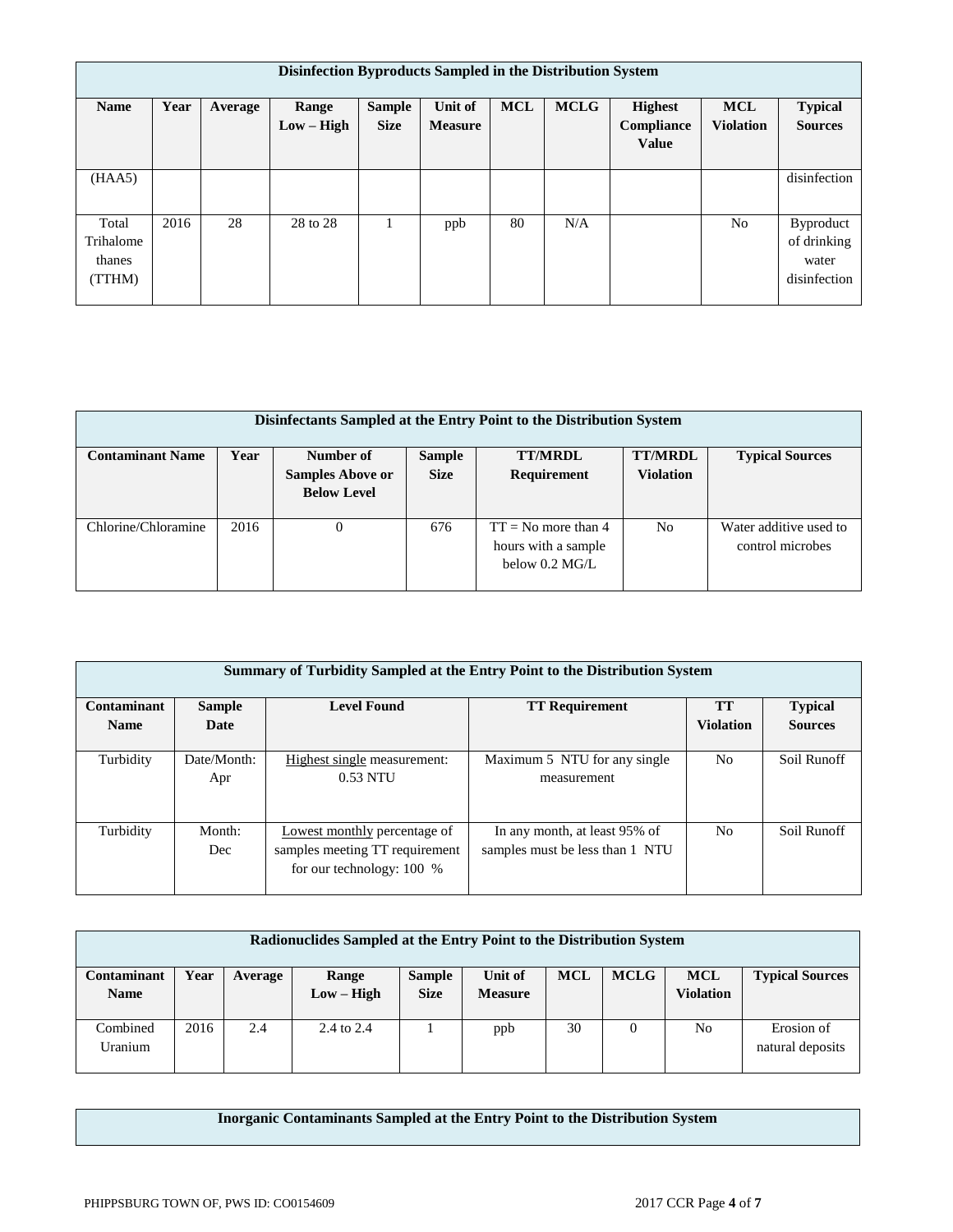| Contaminant | Year | Average | Range            | <b>Sample</b> | Unit of        | $\bf MCL$      | <b>MCLG</b>     | <b>MCL</b>       | <b>Typical Sources</b>                                                                                                                         |
|-------------|------|---------|------------------|---------------|----------------|----------------|-----------------|------------------|------------------------------------------------------------------------------------------------------------------------------------------------|
| <b>Name</b> |      |         | $Low - High$     | <b>Size</b>   | <b>Measure</b> |                |                 | <b>Violation</b> |                                                                                                                                                |
| Arsenic     | 2016 | 0.88    | $0.88$ to $0.88$ | $\mathbf{1}$  | ppb            | 10             | $\mathbf{0}$    | $\overline{No}$  | Erosion of natural<br>deposits; runoff<br>from orchards;<br>runoff from glass<br>and electronics<br>production wastes                          |
| Barium      | 2016 | 0.03    | $0.03$ to $0.03$ | $\mathbf{1}$  | ppm            | $\overline{c}$ | $\overline{2}$  | $\rm No$         | Discharge of<br>drilling wastes;<br>discharge from<br>metal refineries;<br>erosion of natural<br>deposits                                      |
| Fluoride    | 2016 | 0.21    | $0.21$ to $0.21$ | $\mathbf{1}$  | ppm            | $\overline{4}$ | $\overline{4}$  | N <sub>o</sub>   | Erosion of natural<br>deposits; water<br>additive which<br>promotes strong<br>teeth; discharge<br>from fertilizer and<br>aluminum<br>factories |
| Nitrate     | 2016 | 0.6     | $0.6$ to $0.6$   | $\mathbf{1}$  | ppm            | 10             | $\overline{10}$ | N <sub>o</sub>   | Runoff from<br>fertilizer use;<br>leaching from<br>septic tanks,<br>sewage; erosion of<br>natural deposits                                     |

| <b>Secondary Contaminants**</b><br>** Secondary standards are non-enforceable guidelines for contaminants that may cause cosmetic effects (such as skin, or tooth<br>discoloration) or aesthetic effects (such as taste, odor, or color) in drinking water. |      |         |              |               |                |                           |  |  |  |
|-------------------------------------------------------------------------------------------------------------------------------------------------------------------------------------------------------------------------------------------------------------|------|---------|--------------|---------------|----------------|---------------------------|--|--|--|
| Contaminant                                                                                                                                                                                                                                                 | Year | Average | Range        | <b>Sample</b> | Unit of        | <b>Secondary Standard</b> |  |  |  |
| <b>Name</b>                                                                                                                                                                                                                                                 |      |         | $Low - High$ | <b>Size</b>   | <b>Measure</b> |                           |  |  |  |
| Sodium                                                                                                                                                                                                                                                      | 2016 | 17.5    | 17.5 to 17.5 |               | ppm            | N/A                       |  |  |  |
| <b>Total Dissolved</b><br>Solids                                                                                                                                                                                                                            | 2016 | 354     | 354 to 354   |               | ppm            | 500                       |  |  |  |

**Unregulated Contaminants\*\*\***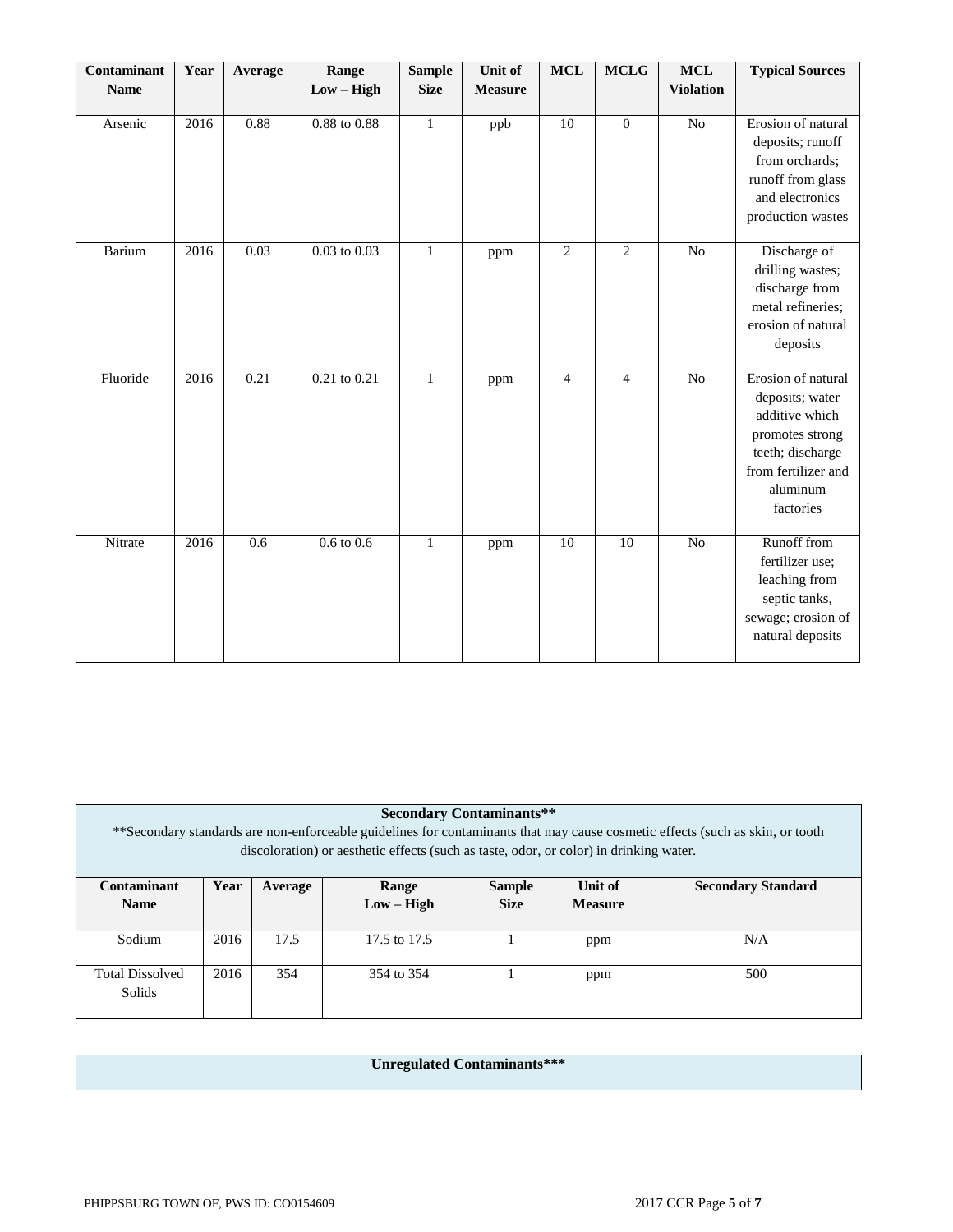EPA has implemented the Unregulated Contaminant Monitoring Rule (UCMR) to collect data for contaminants that are suspected to be present in drinking water and do not have health-based standards set under the Safe Drinking Water Act. EPA uses the results of UCMR monitoring to learn about the occurrence of unregulated contaminants in drinking water and to decide whether or not these contaminants will be regulated in the future. We performed monitoring and reported the analytical results of the monitoring to EPA in accordance with its Third Unregulated Contaminant Monitoring Rule (UCMR3). Once EPA reviews the submitted results, the results are made available in the EPA's National Contaminant Occurrence Database (NCOD) [\(http://www.epa.gov/dwucmr/national-contaminant-occurrence](http://www.epa.gov/dwucmr/national-contaminant-occurrence-database-ncod)[database-ncod\)](http://www.epa.gov/dwucmr/national-contaminant-occurrence-database-ncod) Consumers can review UCMR results by accessing the NCOD. Contaminants that were detected during our UCMR3 sampling and the corresponding analytical results are provided below.

| <b>Contaminant Name</b>                                                                                                                                                                  | Year | Average | Range<br>$Low - High$ | <b>Sample Size</b> | <b>Unit of Measure</b> |  |  |  |
|------------------------------------------------------------------------------------------------------------------------------------------------------------------------------------------|------|---------|-----------------------|--------------------|------------------------|--|--|--|
|                                                                                                                                                                                          |      |         |                       |                    |                        |  |  |  |
|                                                                                                                                                                                          |      |         |                       |                    |                        |  |  |  |
|                                                                                                                                                                                          |      |         |                       |                    |                        |  |  |  |
|                                                                                                                                                                                          |      |         |                       |                    |                        |  |  |  |
|                                                                                                                                                                                          |      |         |                       |                    |                        |  |  |  |
|                                                                                                                                                                                          |      |         |                       |                    |                        |  |  |  |
|                                                                                                                                                                                          |      |         |                       |                    |                        |  |  |  |
|                                                                                                                                                                                          |      |         |                       |                    |                        |  |  |  |
|                                                                                                                                                                                          |      |         |                       |                    |                        |  |  |  |
|                                                                                                                                                                                          |      |         |                       |                    |                        |  |  |  |
|                                                                                                                                                                                          |      |         |                       |                    |                        |  |  |  |
|                                                                                                                                                                                          |      |         |                       |                    |                        |  |  |  |
| ***More information about the contaminants that were included in UCMR3 monitoring can be found at: http://www.drinktap.org/water-                                                        |      |         |                       |                    |                        |  |  |  |
| info/whats-in-my-water/unregulated-contaminant-monitoring-rule.aspx. Learn more about the EPA UCMR at:                                                                                   |      |         |                       |                    |                        |  |  |  |
| http://www.epa.gov/dwucmr/learn-about-unregulated-contaminant-monitoring-rule or contact the Safe Drinking Water Hotline at (800)<br>426-4791 or http://water.epa.gov/drink/contact.cfm. |      |         |                       |                    |                        |  |  |  |

# **Violations, Significant Deficiencies, Backflow/Cross-Connection, and Formal Enforcement Actions**

|                                          | <b>Violations</b>                                                                                                                                                                                                                                                                                                                   |                                         |                       |                     |                                  |  |  |  |  |  |  |
|------------------------------------------|-------------------------------------------------------------------------------------------------------------------------------------------------------------------------------------------------------------------------------------------------------------------------------------------------------------------------------------|-----------------------------------------|-----------------------|---------------------|----------------------------------|--|--|--|--|--|--|
| <b>Name</b>                              | Category                                                                                                                                                                                                                                                                                                                            | <b>Time Period</b>                      | <b>Health Effects</b> | Compliance<br>Value | <b>TT</b> Level or<br><b>MCL</b> |  |  |  |  |  |  |
| LEAD $&$<br><b>COPPER</b><br><b>RULE</b> | OCCT/SOWT<br>RECOMMENDATION/STU<br>DY (LCR) - HEALTH-<br><b>BASED</b>                                                                                                                                                                                                                                                               | $07/01/2015 - 11/15/2016$               |                       | N/A                 | N/A                              |  |  |  |  |  |  |
|                                          |                                                                                                                                                                                                                                                                                                                                     | <b>Additional Violation Information</b> |                       |                     |                                  |  |  |  |  |  |  |
|                                          | *Please share this information with all the other people who drink this water, especially those who may not have received this notice<br>directly (for example, people in apartments, nursing homes, schools, and businesses). You can do this by posting this notice in a public<br>place or distributing copies by hand or mail.* |                                         |                       |                     |                                  |  |  |  |  |  |  |